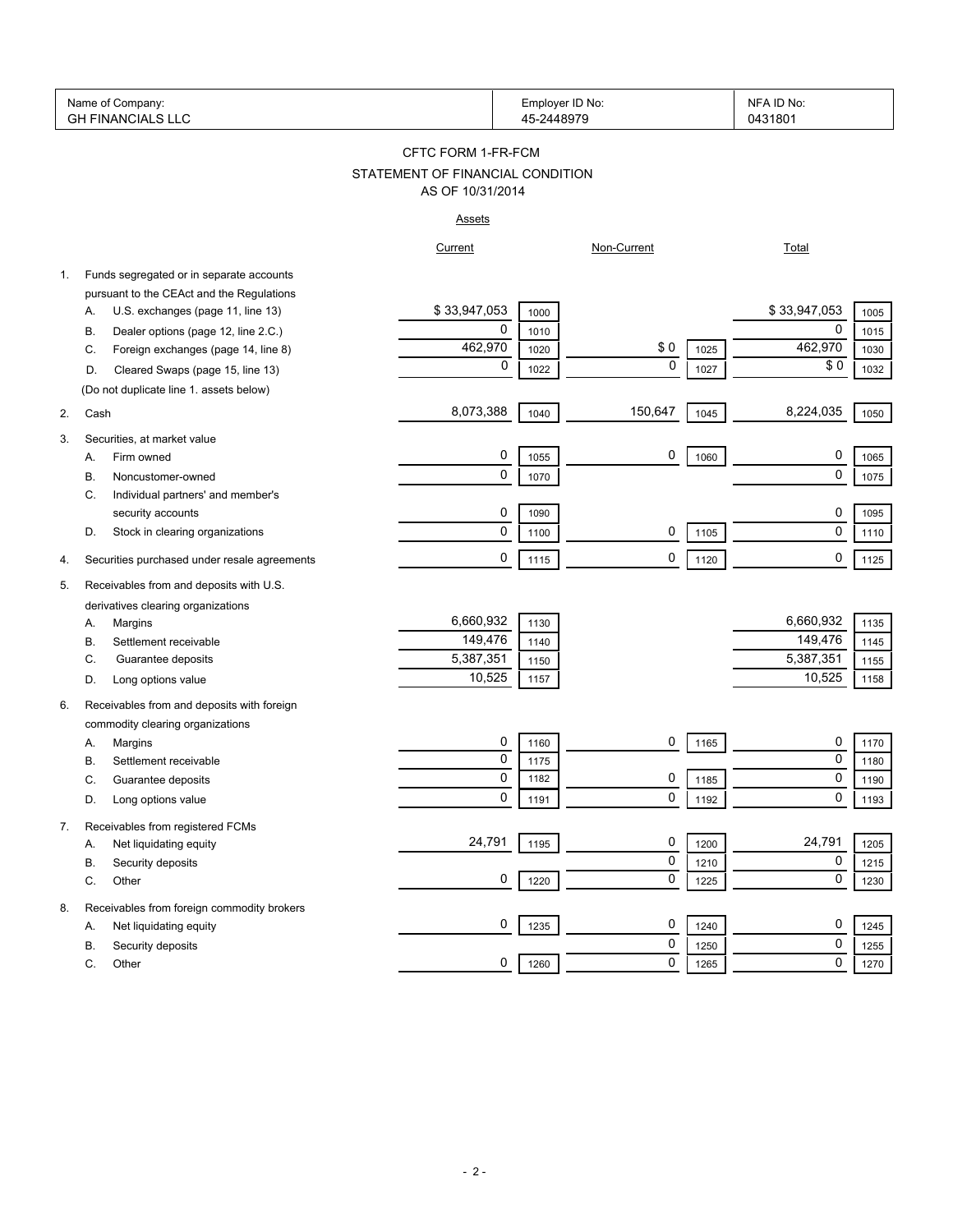| 9.  | Receivables from traders on U.S.                                 |              |      |             |      |              |      |
|-----|------------------------------------------------------------------|--------------|------|-------------|------|--------------|------|
|     | commodity exchanges<br>Customer debit and deficit accounts<br>Α. | 0            | 1275 | 0           | 1280 | 0            | 1285 |
|     | Noncustomer and proprietary accounts<br>В.                       | $\mathbf 0$  | 1290 | 0           | 1295 | $\mathbf 0$  | 1300 |
|     | Other<br>C.                                                      | $\mathbf 0$  | 1305 | 0           | 1310 | $\mathbf 0$  | 1315 |
|     | Allowance for doubtful accounts<br>D.                            |              |      | 0           | 1320 | $\mathbf 0$  | 1325 |
|     |                                                                  |              |      |             |      |              |      |
| 10. | Receivables from traders on foreign                              |              |      |             |      |              |      |
|     | boards of trade                                                  |              |      |             |      |              |      |
|     | Customer debit and deficit accounts<br>Α.                        | 0            | 1330 | 0           | 1335 | 0            | 1340 |
|     | Noncustomer and proprietary accounts<br>B                        | 0            | 1345 | 0           | 1350 | $\mathbf 0$  | 1355 |
|     | Other<br>C.                                                      | 0            | 1360 | 0           | 1365 | $\mathbf 0$  | 1370 |
|     | Allowance for doubtful accounts<br>D.                            |              |      | 0           | 1375 | $\mathbf 0$  | 1380 |
| 11. | Inventories of cash commodities, raw materials,                  |              |      |             |      |              |      |
|     | work in progress and finished goods                              |              |      |             |      |              |      |
|     | Covered<br>Α.                                                    | 0            | 1385 | 0           | 1390 | 0            | 1395 |
|     | В.<br>Not covered                                                | 0            | 1400 | 0           | 1405 | $\mathbf 0$  | 1410 |
|     |                                                                  |              |      |             |      |              |      |
| 12. | Secured demand notes<br>(Value of collateral \$0 [1415]          |              |      |             |      |              |      |
|     | Safety factor \$0 [1420])                                        | 0            |      | 0           |      | 0            |      |
|     |                                                                  |              | 1425 |             | 1430 |              | 1435 |
| 13. | Other receivables and advances                                   |              |      |             |      |              |      |
|     | Merchandising accounts receivable<br>А.                          | 0            | 1440 | 0           | 1445 | 0            | 1450 |
|     | Notes receivable<br>В.                                           | $\mathbf 0$  | 1455 | 0           | 1460 | $\mathbf 0$  | 1465 |
|     | Commissions and brokerage receivable<br>C.                       | 9,475        | 1470 | 0           | 1475 | 9,475        | 1480 |
|     | Receivables from employees and<br>D.                             |              |      |             |      |              |      |
|     | associated persons                                               | 0            | 1485 | 0           | 1490 | 0            | 1495 |
|     | Advances on cash commodities<br>Е.                               | $\mathbf 0$  | 1500 | 0           | 1505 | $\mathbf 0$  | 1510 |
|     | Dividends and interest<br>F.                                     | $\mathbf 0$  | 1515 | 0           | 1520 | $\mathbf 0$  | 1525 |
|     | Taxes receivable<br>G.                                           | $\mathbf 0$  | 1530 | 0           | 1535 | $\mathbf 0$  | 1540 |
|     | Receivables from subsidiaries and affiliates<br>Н.               | $\mathbf 0$  | 1545 | 0           | 1550 | $\mathbf 0$  | 1555 |
|     | Other (Itemize on a separate page)                               | $\mathbf 0$  | 1560 | 0           | 1565 | $\mathbf 0$  | 1570 |
|     | Allowance for doubtful accounts<br>J.                            |              |      | 0           | 1575 | $\mathbf 0$  | 1580 |
| 14. | Unrealized gains on forward contracts                            |              |      |             |      |              |      |
|     | and commitments                                                  | 0            | 1585 | 0           | 1590 | 0            | 1595 |
|     |                                                                  |              |      |             |      |              |      |
| 15. | Exchange memberships, at cost                                    |              |      |             |      |              |      |
|     | (Market value \$3,444,288 [1600])                                |              |      | 4,262,325   | 1605 | 4,262,325    | 1610 |
| 16. | Investments in subsidiaries                                      | 0            | 1612 | 0           | 1615 | 0            | 1620 |
| 17. | Plant, property, equipment and capitalized leases                |              |      |             |      |              |      |
|     | (cost net of accumulated depreciation                            |              |      |             |      |              |      |
|     | and amortization of \$0 [1625])                                  | 0            | 1630 | 121,322     | 1635 | 121,322      | 1640 |
|     |                                                                  |              |      |             |      |              |      |
| 18. | Prepaid expenses and deferred charges                            |              |      | 32,650      | 1645 | 32,650       | 1650 |
| 19. | Other assets (itemize on separate page)<br>Α.                    | 0            | 1655 | 0           | 1660 | 0            | 1665 |
|     | Retail Forex Aggregate Assets<br>В.                              | $\mathbf 0$  | 1657 | 0           | 1662 | 0            | 1667 |
| 20. | <b>Total Assets</b>                                              | \$54,725,961 | 1670 | \$4,566,944 | 1675 | \$59,292,905 | 1680 |
|     |                                                                  |              |      |             |      |              |      |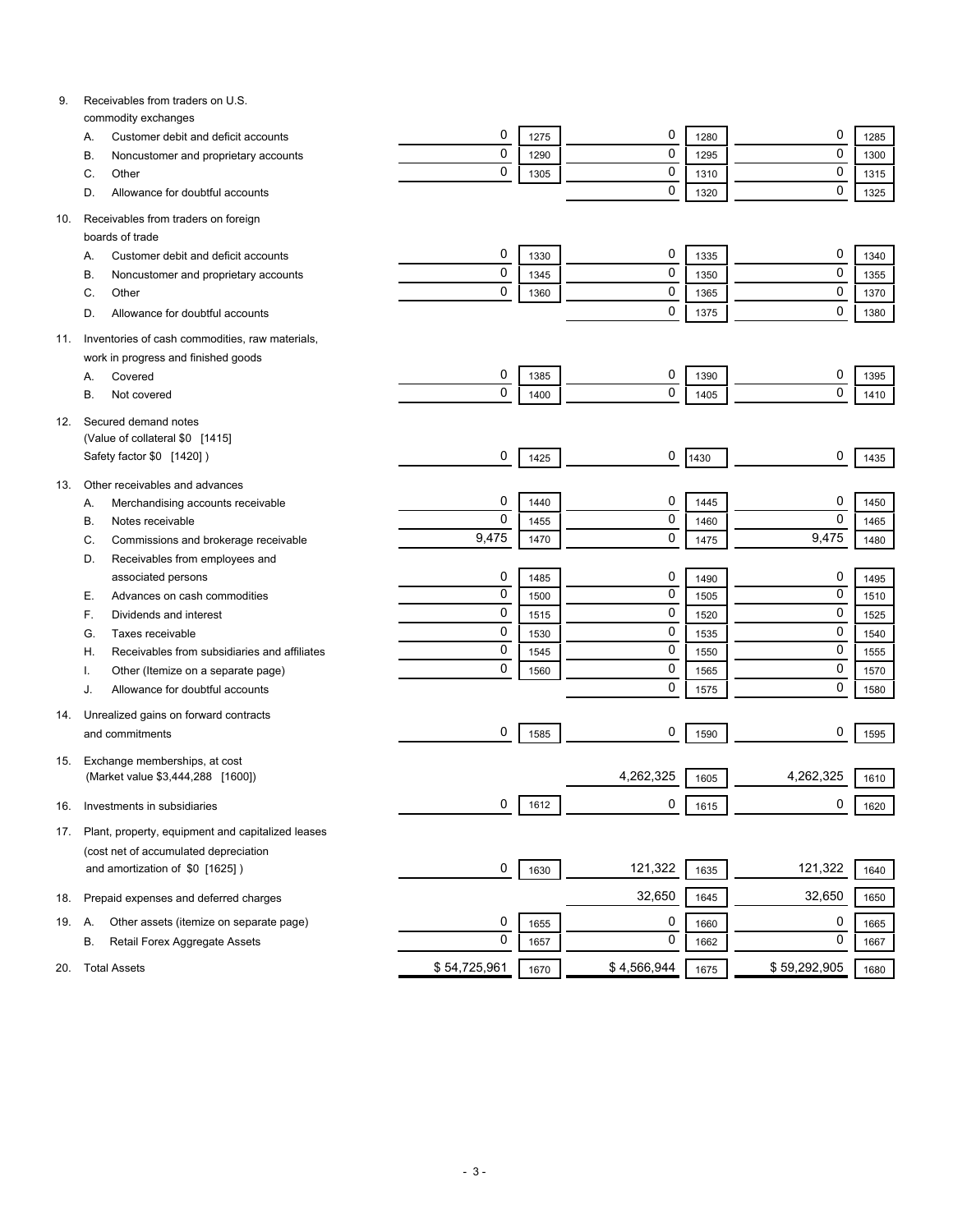| Name of Company:         | Employer ID No: | NFA ID No: |
|--------------------------|-----------------|------------|
| <b>GH FINANCIALS LLC</b> | 45-2448979      | 0431801    |

CFTC FORM 1-FR-FCM

# STATEMENT OF FINANCIAL CONDITION

AS OF 10/31/2014

## Liabilities & Ownership Equity

### **Liabilities**

| 21. |           | Payables to banks                                                                              |             |      |
|-----|-----------|------------------------------------------------------------------------------------------------|-------------|------|
|     | A.        | Secured loans                                                                                  | \$0         | 2000 |
|     | В.        | <b>Unsecured loans</b>                                                                         | $\mathbf 0$ | 2010 |
|     | C.        | Overdrafts                                                                                     | $\Omega$    | 2020 |
| 22. |           | Equities in commodity accounts                                                                 |             |      |
|     | А.        | Customers trading on U.S. commodity exchanges                                                  | 30,730,538  | 2030 |
|     | В.        | Customers trading on foreign exchanges                                                         | 164,222     | 2040 |
|     | C.        | Customers' dealer options accounts                                                             | 0           | 2050 |
|     | D.        | Noncustomers' accounts                                                                         | 6,584,555   | 2060 |
|     | Е.        | General partners' and member's trading accounts (not included in capital)                      | 0           | 2070 |
|     | F.        | Customers trading cleared swaps                                                                | $\Omega$    | 2072 |
| 23. |           | Payable to U.S. commodity clearing organizations                                               | 6,563       | 2080 |
|     |           | Including short option value of \$6,563 [2075]                                                 |             |      |
| 24. |           | Payable to foreign commodity clearing organizations                                            | 0           | 2090 |
|     |           | Including short option value of \$0 [2085]                                                     |             |      |
|     |           |                                                                                                |             |      |
| 25. |           | Payable to registered futures commission merchants                                             | 0           | 2100 |
| 26. |           | Payable to foreign commodity brokers                                                           | 0           | 2110 |
| 27. |           | Accounts payable, accrued expenses and other payables                                          |             |      |
|     | Α.        | Accounts payable and accrued expenses                                                          | 4,323,866   | 2120 |
|     | В.        | Salaries, wages, commissions and bonuses payable                                               | 0           | 2130 |
|     | C.        | Taxes payable                                                                                  | 180,080     | 2140 |
|     | D.        | Deferred income taxes                                                                          | 0           | 2150 |
|     | Е.        | Security deposits held                                                                         | $\Omega$    | 2160 |
|     | F.        | Advances against commodities                                                                   | $\mathbf 0$ | 2170 |
|     | G.        | Unrealized losses on forward contracts and commitments                                         | $\Omega$    | 2180 |
|     | Н.        | Due to subsidiaries and affiliates                                                             | 1,513,132   | 2190 |
|     | Ι.        | Notes, mortgages and other payables due within twelve months                                   | 0           | 2200 |
|     | J.        | Obligation to Retail FX Customers                                                              | 0           | 2205 |
|     | Κ.        | Other (itemize on a separate page)                                                             | $\Omega$    | 2210 |
| 28. |           | Notes, mortgages and other payables not due within twelve months of the date of this statement |             |      |
|     | А.        | Unsecured                                                                                      | 0           | 2220 |
|     | <b>B.</b> | Secured                                                                                        | 0           | 2230 |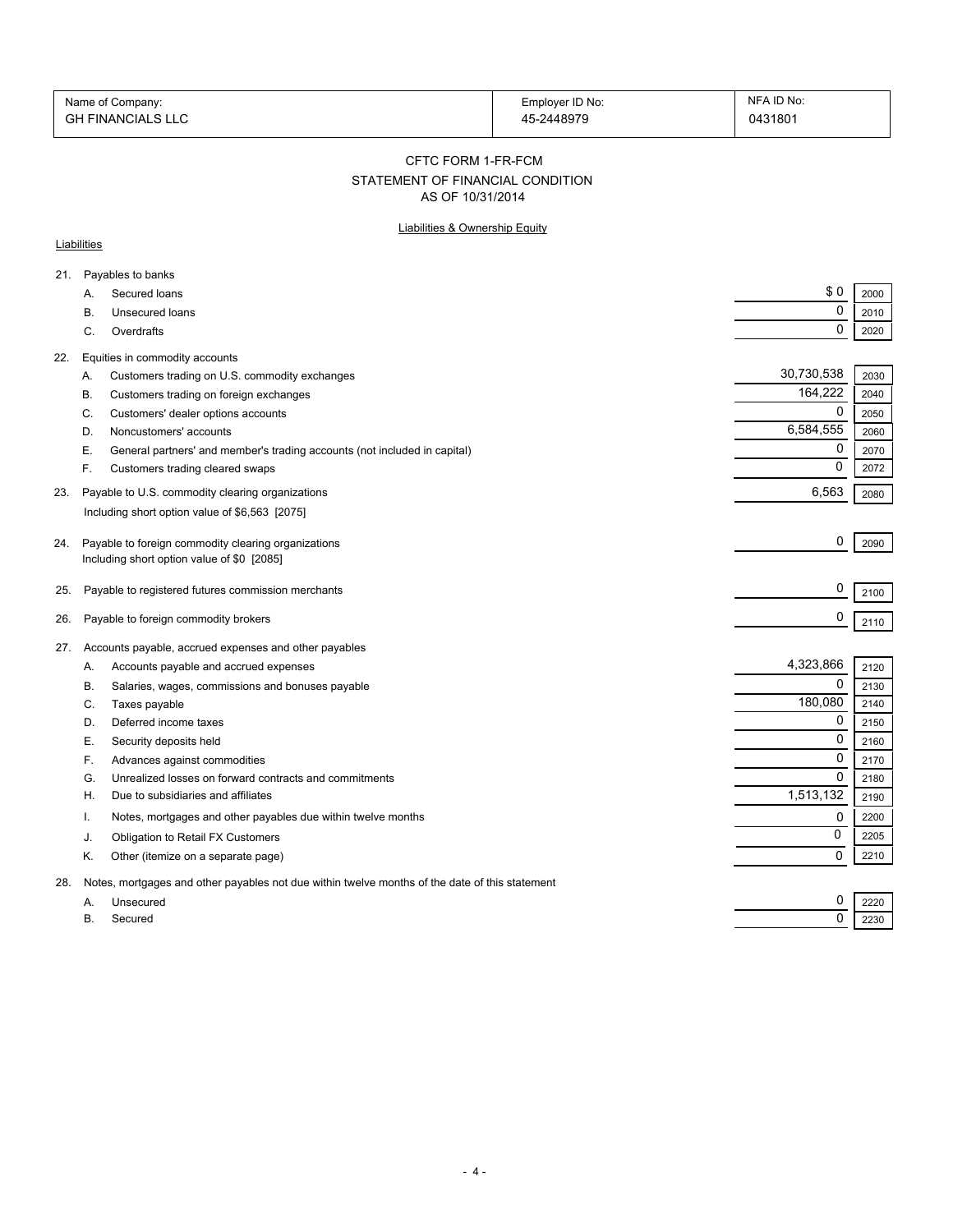| 29. | Securities sold under agreements to repurchase              |              | 2240 |  |
|-----|-------------------------------------------------------------|--------------|------|--|
| 30. | Securities sold not yet purchased, at market value          |              | 2250 |  |
| 31  | Liabilities subordinated to claims of general creditors     |              |      |  |
|     | Subject to a satisfactory subordination agreement<br>А.     | 8.000.000    | 2260 |  |
|     | Not subject to a satisfactory subordination agreement<br>В. |              | 2270 |  |
| 32. | Total liabilities                                           | \$51,502,956 | 2280 |  |

### Ownership Equity

| 33. |    | Sole proprietorship                                        | \$0         | 2500 |             |      |
|-----|----|------------------------------------------------------------|-------------|------|-------------|------|
| 34. |    | Partnership or Limited Liability Company                   |             |      |             |      |
|     | А. | Partnership or LLC contributed and retained capital        | \$7,789,949 | 2510 |             |      |
|     | В. | Additional capital per partnership or membership agreement |             |      |             |      |
|     |    | (equities in partners' or members' trading accounts, etc.) | 0           | 2515 |             |      |
|     | C. | Total                                                      | \$7,789,949 | 2520 |             |      |
| 35. |    | Corporation                                                |             |      |             |      |
|     | Α. | Preferred stock                                            | \$0         | 2530 |             |      |
|     | В. | Common stock                                               | 0           | 2535 |             |      |
|     | C. | Additional paid in capital                                 | 0           | 2540 |             |      |
|     | D. | Retained earnings                                          |             | 2545 |             |      |
|     | Е. | Subtotal                                                   | \$0         | 2550 |             |      |
|     | F. | Less: capital stock in treasury                            | 0           | 2555 |             |      |
|     | G. | Total                                                      | \$0         | 2560 |             |      |
| 36. |    | Total ownership equity (line 33, 34.C. or 35.G)            |             |      | \$7,789,949 | 2570 |

37. Total liabilities and ownership equity (add lines 32 and 36) \$ 59,292,905 2580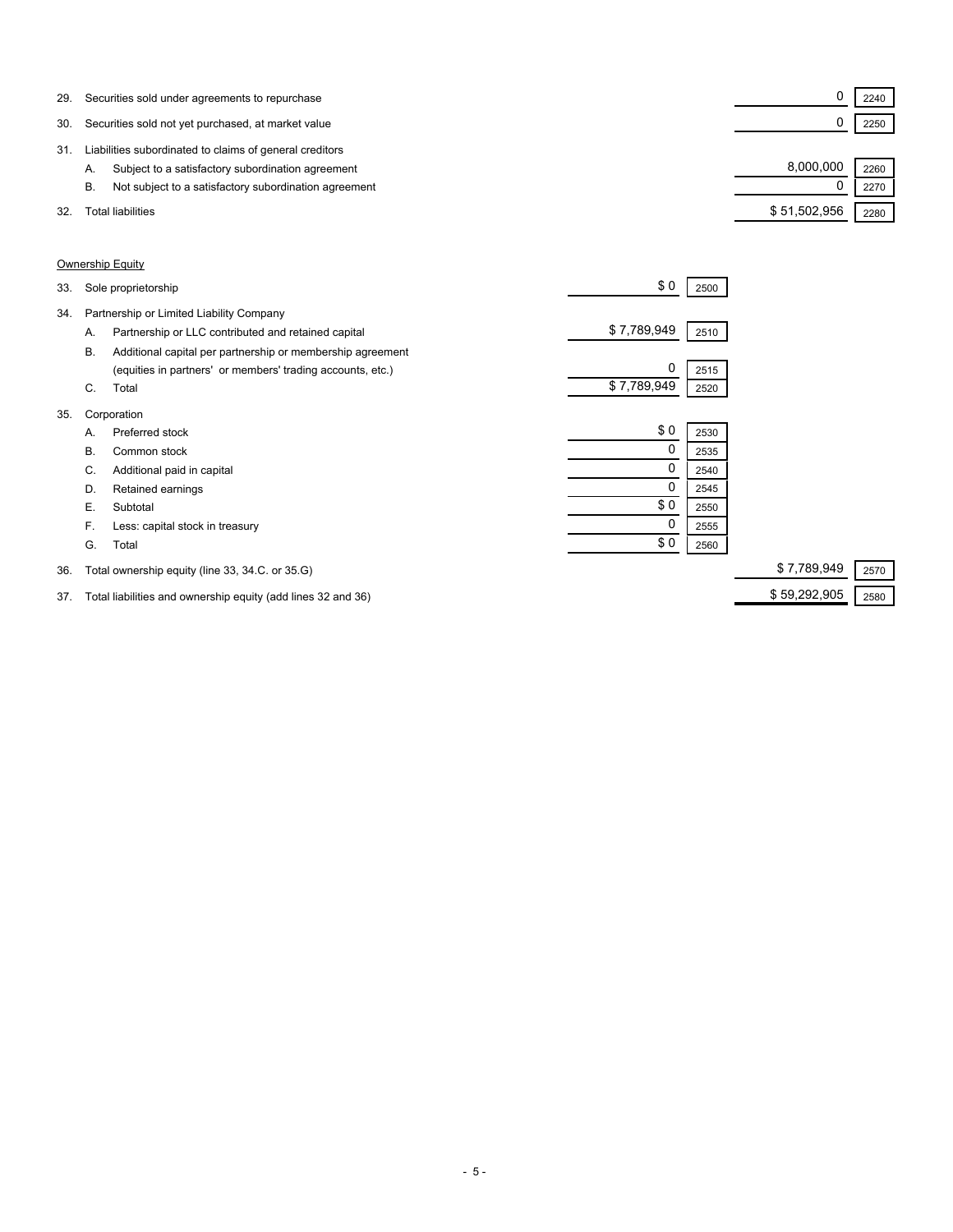| Name<br>∶ompanv:               | Employer ID No: | . ID No<br>NE |
|--------------------------------|-----------------|---------------|
| $\sim$<br>FINANCIALS LLC<br>סט | $AA$ 807 $C$    | 043180        |

## CFTC FORM 1-FR-FCM STATEMENT OF SEGREGATION REQUIREMENTS AND FUNDS IN SEGREGATION FOR CUSTOMERS TRADING ON U.S. COMMODITY EXCHANGES

AS OF 10/31/2014

|     | SEGREGATION REQUIREMENTS (Section 4d(2) of the CEAct)                                          |             |              |      |
|-----|------------------------------------------------------------------------------------------------|-------------|--------------|------|
| 1.  | Net ledger balance                                                                             |             |              |      |
|     | Cash<br>А.                                                                                     |             | \$31,198,903 | 5000 |
|     | В.<br>Securities (at market)                                                                   |             | 0            | 5010 |
| 2.  | Net unrealized profit (loss) in open futures contracts traded on a contract market             |             | 1,580,357    | 5020 |
| 3.  | Exchange traded options                                                                        |             |              |      |
|     | Market value of open option contracts purchased on a contract market<br>А.                     |             | 1,665,528    | 5030 |
|     | Β.<br>Market value of open option contracts granted (sold) on a contract market                |             | (3,714,250)  | 5040 |
| 4.  | Net equity (deficit) (add lines 1, 2, and 3)                                                   |             | \$30,730,538 | 5050 |
| 5.  | Accounts liquidating to a deficit and accounts with                                            |             |              |      |
|     | debit balances - gross amount                                                                  | \$0<br>5060 |              |      |
|     | Less: amount offset by customer owned securities                                               | 0<br>5070   | 0            | 5080 |
| 6.  | Amount required to be segregated (add lines 4 and 5)                                           |             | \$30,730,538 | 5090 |
|     | <b>FUNDS IN SEGREGATED ACCOUNTS</b>                                                            |             |              |      |
| 7.  | Deposited in segregated funds bank accounts                                                    |             |              |      |
|     | Cash<br>А.                                                                                     |             | \$8,650,428  | 5100 |
|     | В.<br>Securities representing investments of customers' funds (at market)                      |             | 0            | 5110 |
|     | C.<br>Securities held for particular customers or option customers in lieu of cash (at market) |             | $\mathbf 0$  | 5120 |
| 8.  | Margins on deposit with derivatives clearing organizations of contract markets                 |             |              |      |
|     | Cash<br>А.                                                                                     |             | 26,999,727   | 5130 |
|     | Securities representing investments of customers' funds (at market)<br>В.                      |             | $\mathbf 0$  | 5140 |
|     | C.<br>Securities held for particular customers or option customers in lieu of cash (at market) |             | $\mathbf 0$  | 5150 |
| 9.  | Net settlement from (to) derivatives clearing organizations of contract markets                |             | 320,620      | 5160 |
| 10. | Exchange traded options                                                                        |             |              |      |
|     | Value of open long option contracts<br>Α.                                                      |             | 1,665,528    | 5170 |
|     | В.<br>Value of open short option contracts                                                     |             | (3,714,250)  | 5180 |
| 11. | Net equities with other FCMs                                                                   |             |              |      |
|     | Net liquidating equity<br>Α.                                                                   |             | 25,000       | 5190 |
|     | В.<br>Securities representing investments of customers' funds (at market)                      |             | 0            | 5200 |
|     | C.<br>Securities held for particular customers or option customers in lieu of cash (at market) |             | 0            | 5210 |
| 12. | Segregated funds on hand (describe:                                                            |             | 0            | 5215 |
| 13. | Total amount in segregation (add lines 7 through 12)                                           |             | \$33,947,053 | 5220 |
| 14. | Excess (deficiency) funds in segregation (subtract line 6 from line 13)                        |             | \$3,216,515  | 5230 |
| 15. | Management Target Amount Excess funds in segregation                                           |             | \$575,000    | 5240 |
| 16. | Excess (deficiency) funds in segregation over (under) Management Target Amount Excess          |             | \$2,641,515  | 5250 |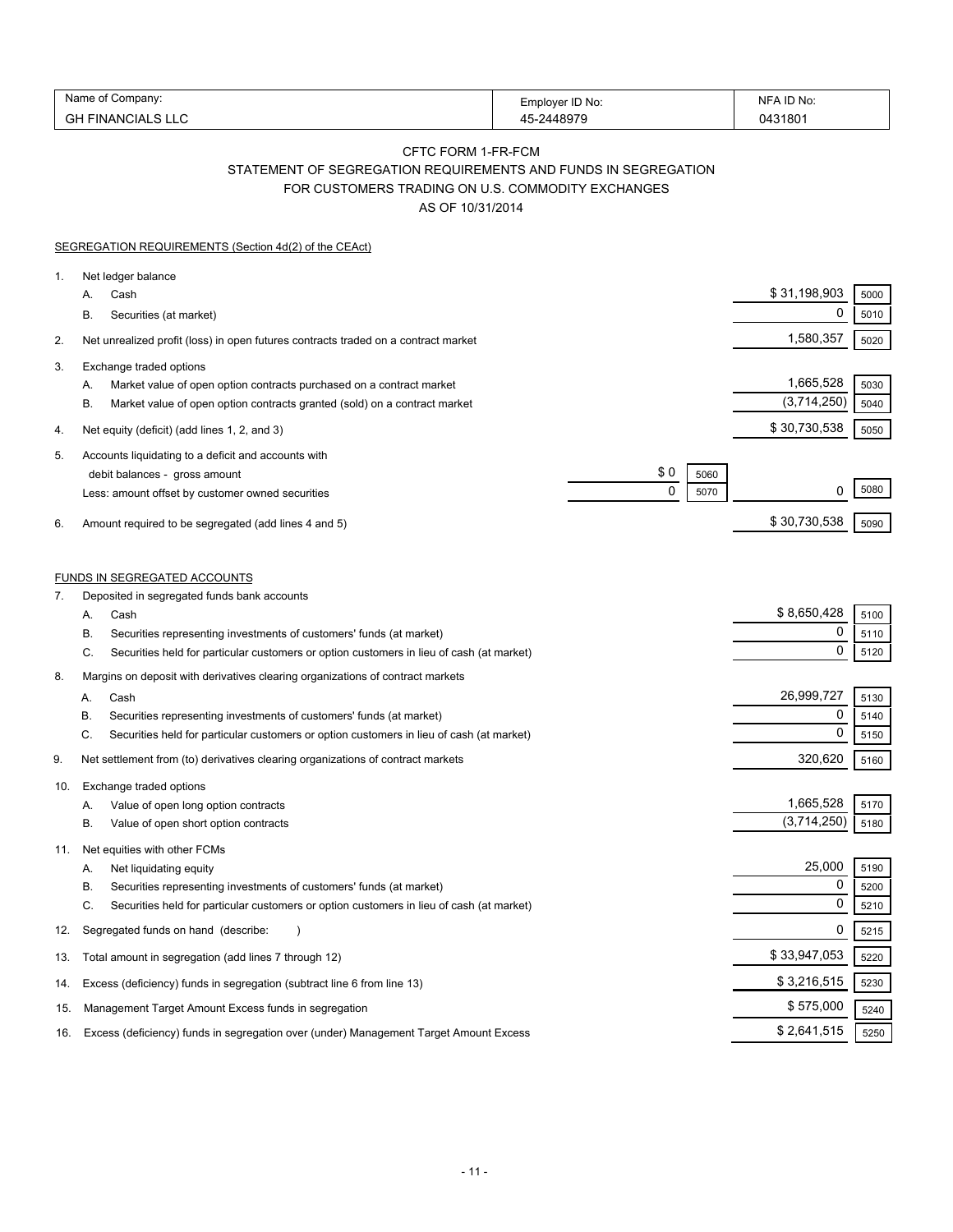| Name of Company:<br>' FINANCIALS LLU<br>GH | Employer ID No:<br>$-2448979$ | NFA ID No:<br>0431801 |
|--------------------------------------------|-------------------------------|-----------------------|
|--------------------------------------------|-------------------------------|-----------------------|

## CFTC FORM 1-FR-FCM STATEMENT OF SEGREGATION REQUIREMENTS AND FUNDS IN SEGREGATION FOR CUSTOMERS' DEALER OPTIONS ACCOUNTS AS OF 10/31/2014

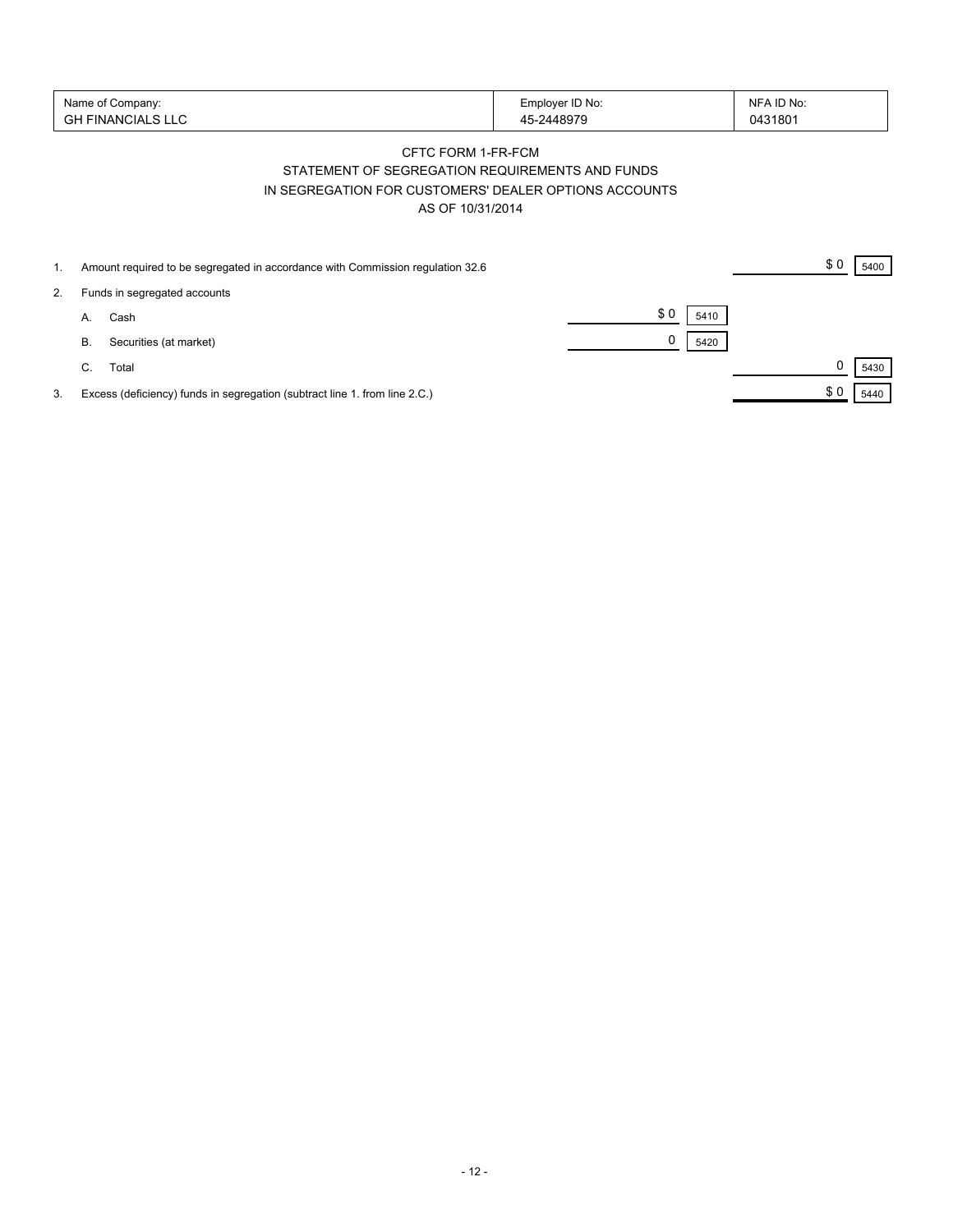| Name of Company:                                                                                                | Employer ID No:                                                  | NFA ID No:        |
|-----------------------------------------------------------------------------------------------------------------|------------------------------------------------------------------|-------------------|
| <b>GH FINANCIALS LLC</b>                                                                                        | 45-2448979                                                       | 0431801           |
|                                                                                                                 | CFTC FORM 1-FR-FCM                                               |                   |
|                                                                                                                 | STATEMENT OF SECURED AMOUNTS AND FUNDS HELD IN SEPARATE ACCOUNTS |                   |
|                                                                                                                 | PURSUANT TO COMMISSION REGULATION 30.7                           |                   |
|                                                                                                                 | AS OF 10/31/2014                                                 |                   |
|                                                                                                                 |                                                                  |                   |
| FOREIGN FUTURES AND FOREIGN OPTIONS SECURED AMOUNTS                                                             |                                                                  |                   |
| Amount required to be set aside pursuant to law, rule or                                                        |                                                                  |                   |
| regulation of a foreign government or a rule of a self-regulatory                                               |                                                                  |                   |
| organization authorized thereunder                                                                              |                                                                  | \$0<br>5605       |
|                                                                                                                 |                                                                  |                   |
| Net ledger balance - Foreign Futures and Foreign Option Trading - All Customers<br>1.                           |                                                                  | \$164,222         |
| Cash<br>А.                                                                                                      |                                                                  | 5615              |
| В.<br>Securities (at market)                                                                                    |                                                                  | \$0<br>5617       |
| Net unrealized profit (loss) in open futures contracts traded on a foreign board of trade<br>2.                 |                                                                  | \$0<br>5625       |
| Exchange traded options<br>3.                                                                                   |                                                                  |                   |
| Market value of open option contracts purchased on a foreign board of trade<br>А.                               |                                                                  | \$0<br>5635       |
| Market value of open option contracts granted (sold) on a foreign board of trade<br>В.                          |                                                                  | 5637<br>\$0       |
|                                                                                                                 |                                                                  | \$164,222         |
| Net equity (deficit) (add lines 1, 2, and 3)<br>4.                                                              |                                                                  | 5645              |
| Accounts liquidating to a deficit and accounts with<br>5.                                                       |                                                                  |                   |
| debit balances - gross amount                                                                                   | \$0<br>5651                                                      |                   |
| Less: amount offset by customer owned securities                                                                | \$0<br>5652                                                      | \$0<br>5654       |
| Amount required to be set aside as the secured amount - Net Liquidating Equity Method (add lines 4 and 5)<br>6. |                                                                  | \$164,222<br>5655 |
| Greater of amount required to be set aside to a foreign jurisdiction (above) or line 6.<br>7.                   |                                                                  | \$164,222<br>5660 |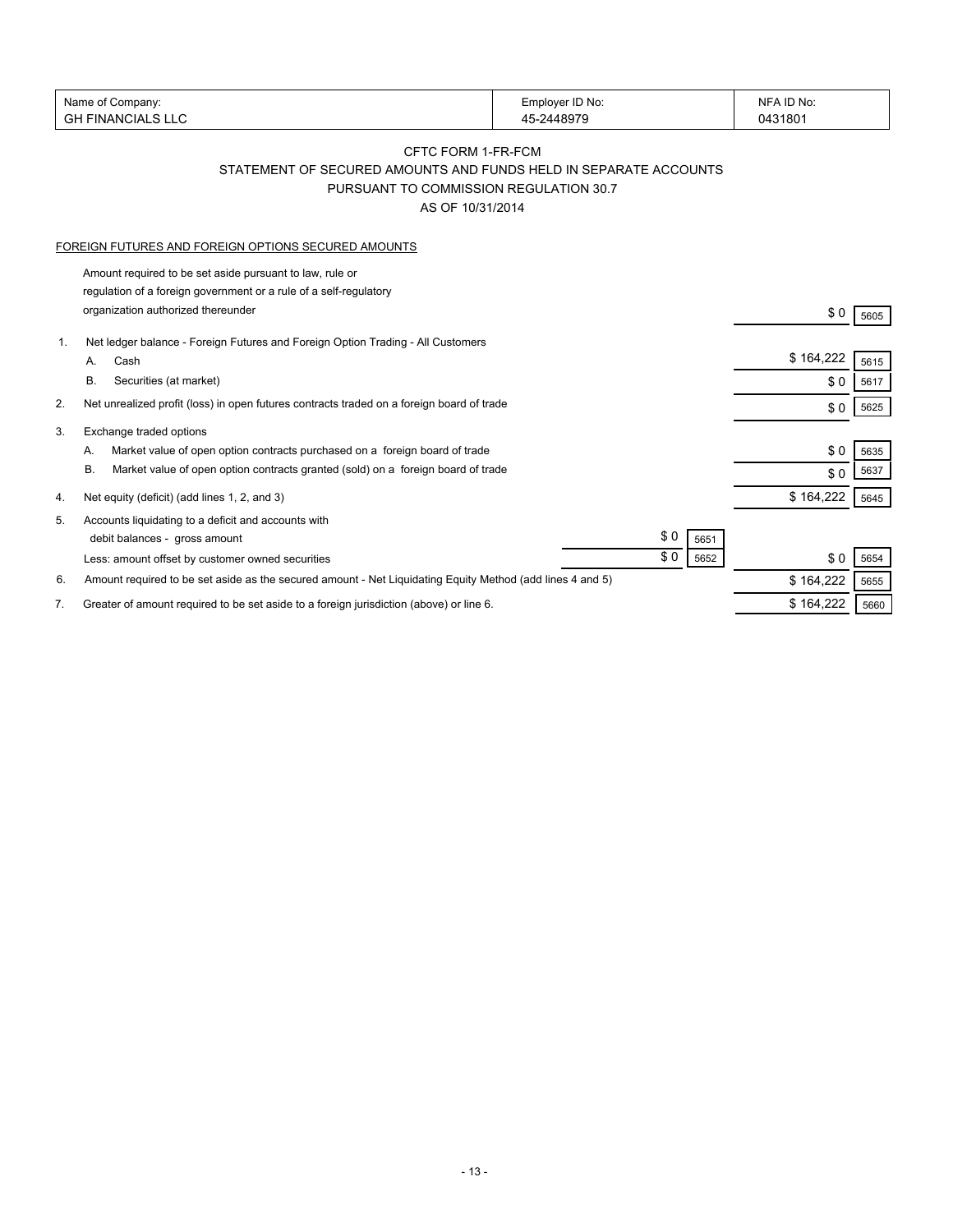|                | Name of Company:<br><b>GH FINANCIALS LLC</b>                                                                                                         | Employer ID No:<br>45-2448979 | NFA ID No:<br>0431801     |
|----------------|------------------------------------------------------------------------------------------------------------------------------------------------------|-------------------------------|---------------------------|
|                | CFTC FORM 1-FR-FCM<br>STATEMENT OF SECURED AMOUNTS AND FUNDS HELD IN SEPARATE ACCOUNTS<br>PURSUANT TO COMMISSION REGULATION 30.7<br>AS OF 10/31/2014 |                               |                           |
|                | <b>FUNDS DEPOSITED IN SEPARATE REGULATION 30.7 ACCOUNTS</b>                                                                                          |                               |                           |
| $\mathbf{1}$ . | Cash in Banks                                                                                                                                        |                               |                           |
|                | Banks located in the United States<br>А.                                                                                                             | \$357,113<br>5700             |                           |
|                | В.<br>Other banks qualified under Regulation 30.7<br>Name(s): See Attached<br>5710                                                                   | 0<br>5720                     | \$357,113<br>5730         |
| 2.             | Securities                                                                                                                                           |                               |                           |
|                | In safekeeping with banks located in the United States<br>А.                                                                                         | \$0<br>5740                   |                           |
|                | In safekeeping with other banks qualified under Regulation 30.7<br>В.                                                                                |                               |                           |
|                | Name $(s)$ :<br>5750                                                                                                                                 | 0                             | 0<br>5770<br>5760         |
| 3.             | Equities with registered futures commission merchants                                                                                                |                               |                           |
|                | Cash<br>А.                                                                                                                                           | \$105,857                     | 5780                      |
|                | В.<br>Securities<br>C.                                                                                                                               | 0<br>0                        | 5790                      |
|                | Unrealized gain (loss) on open futures contracts<br>D.<br>Value of long option contracts                                                             | 0                             | 5800<br>5810              |
|                | Е.<br>Value of short option contracts                                                                                                                | 0                             | 105,857<br>5815<br>5820   |
| 4.             | Amounts held by clearing organizations of foreign boards of trade                                                                                    |                               |                           |
|                | Name $(s)$ :<br>5830                                                                                                                                 |                               |                           |
|                | Cash<br>А.                                                                                                                                           | \$0                           | 5840                      |
|                | В<br>Securities                                                                                                                                      | 0<br>0                        | 5850                      |
|                | C.<br>Amount due to (from) clearing organization - daily variation<br>Value of long option contracts<br>D.                                           | 0                             | 5860<br>5870              |
|                | Е.<br>Value of short option contracts                                                                                                                | 0                             | 0<br>5880<br>5875         |
| 5.             | Amounts held by members of foreign boards of trade                                                                                                   |                               |                           |
|                | Name $(s)$ :<br>5890                                                                                                                                 |                               |                           |
|                | Cash<br>А.                                                                                                                                           | \$0                           | 5900                      |
|                | В.<br>Securities                                                                                                                                     | 0<br>0                        | 5910                      |
|                | C.<br>Unrealized gain (loss) on open futures contracts<br>Value of long option contracts<br>D.                                                       | 0                             | 5920                      |
|                | Е.<br>Value of short option contracts                                                                                                                | 0                             | 5930<br>0<br>5940<br>5935 |
| 6.             | Amounts with other depositories designated by a foreign board of trade                                                                               |                               |                           |
|                | Name $(s)$ :<br>5950                                                                                                                                 |                               | 0<br>5960                 |
| 7.             | Segregated funds on hand (describe):                                                                                                                 |                               | 0<br>5965                 |
| 8.             | Total funds in separate section 30.7 accounts                                                                                                        |                               | \$462,970<br>5970         |
| 9.             | Excess (deficiency) Set Aside Funds for Secured Amount (Subtract line 7 Secured Statement Page 1<br>from line 8)                                     |                               | \$298,748<br>5680         |
| 10.            | Management Target Amount for Excess funds in separate 30.7 accounts                                                                                  |                               | 75,000<br>5980            |
| 11.            | Excess (deficiency) funds in separate 30.7 accounts over (under) Management Target Excess                                                            |                               | 223,748<br>5985           |
|                |                                                                                                                                                      |                               |                           |